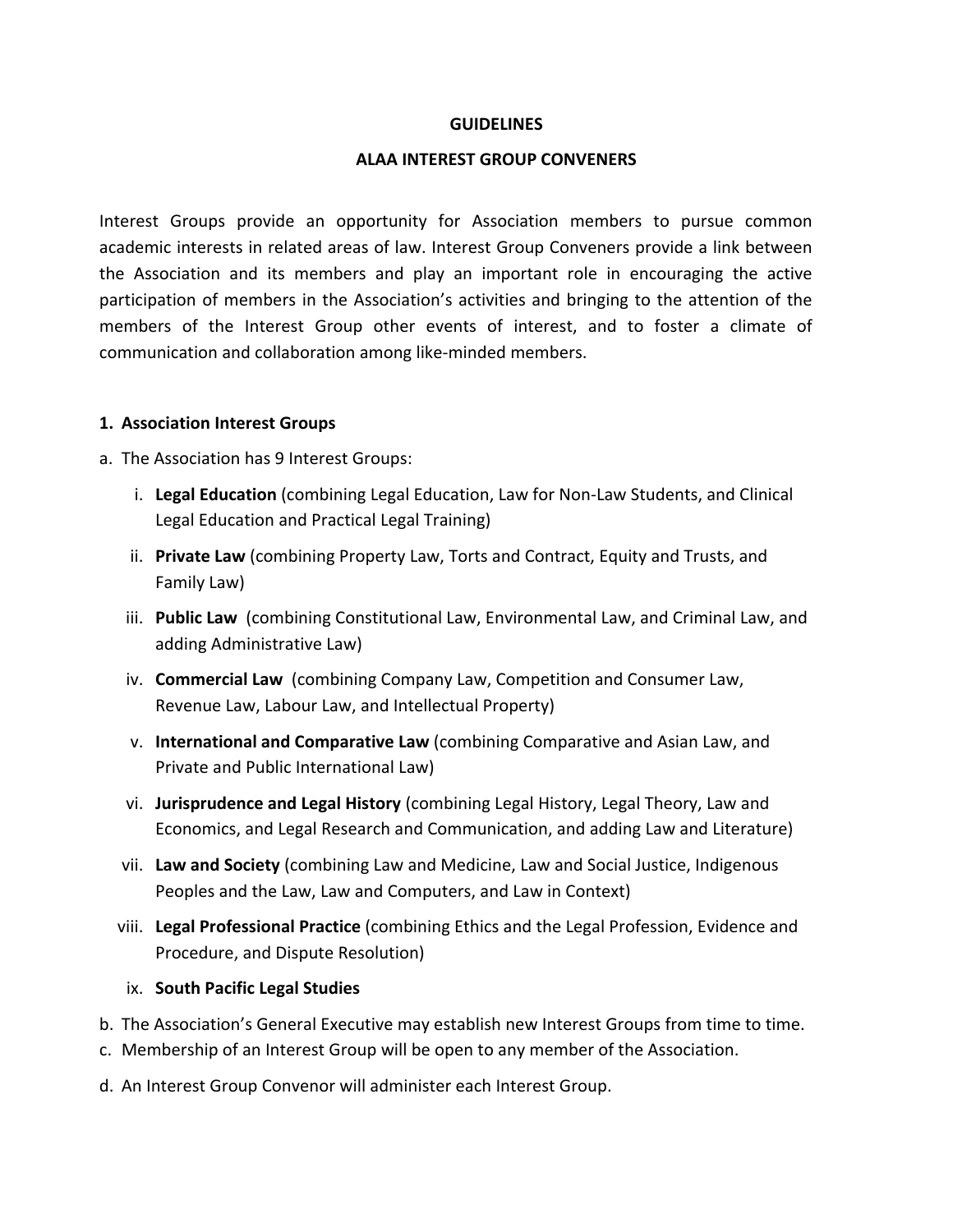## **2. Appointment of Interest Group Conveners**

- a. Interest Group Conveners must be members of the Association.
- b. Normally an Interest Group Convener may convene one Interest Group only.
- c. Interest Group Conveners are appointed or, in the case of contested positions, elected at the annual ALAA Conference.
- d. An Interest Group Convener is appointed for a term of three years. After a maximum of 3 years, an election for the Interest Group Convener's role must be held at the next ALAA Conference. The members of the Interest Group will elect the incoming convener.
- e. The process for the election of Interest Group Convener is as follows:
	- i. The Association will email the members of the Interest Group two months before the Conference, calling for nominations for the role of Interest Group Convener.
	- ii. The Interest Group Convener is eligible to nominate for election for a second term.
	- iii. The Association will email the members of the Interest Group a fortnight before the Conference providing the details of nominees for the role of Interest Group Convener.
	- iv. The incoming Interest Group Convener will be elected by ballot at the Interest Group session/s at the Conference, or, if there is no Interest Group session/s at the Conference, by email in the week following the Conference. The Association will administer and oversee the election process.
- f. The outgoing Interest Group Convener will notify the Association Secretariat of the outcome of the election.
- g. Interest Group Conveners names and contact details will be available on the Association's website.
- h. The Association Secretariat will provide Interest Group Conveners with a list of members in the Interest Group, and their contact details.

# **3. Duties of Interest Group Conveners**

Interest Group conveners are expected to attend and encourage participation in the annual ALAA conference. The Interest Group Conveners' duties relate primarily to the Interest Group session/s at the annual ALAA Conference and include:

a. Reviewing and accepting or rejecting abstracts and/or papers referred by the Conference Committee in accordance with the Conference Committee's guidelines on accepting and rejecting abstracts. Note that: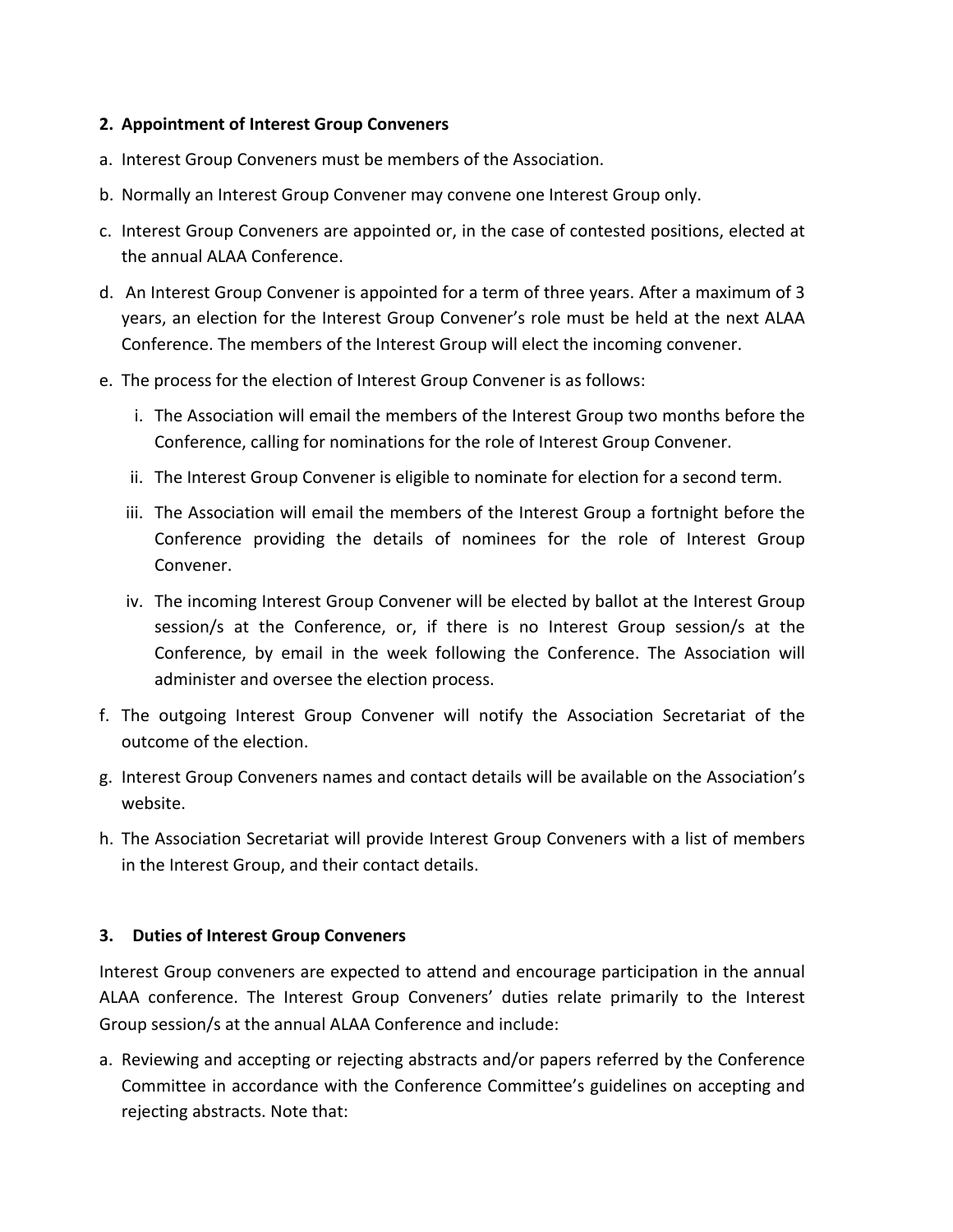- i. To be accepted for presentation at the Conference, an abstract need not be accompanied by a written paper.
- ii. Subject to the Conference Committee's guidelines and recommendations, there is no restriction on how many abstracts and/or papers can be accepted for each Interest Group.
- iii. Although there is no restriction on the number of abstracts a delegate may submit, due regard will be given in the selection process to topics and presenters to ensure diversity, the representation of different interests and viewpoints and that a wide range of law academics have the opportunity to present..
- iv. It is not a requirement that presenters are Association members. However, where the Conference Committee's guidelines and recommendations necessitate limiting the number of presentations, preference will be given to Association members.
- b. Liaising with the Conference Committee and Association Secretariat regarding the Interest Group session/s at the Conference.
- c. Organising Chair/s for the Interest Group session/s at the Conference.
- d. Following the Conference, assisting the JALTA (or JALAA) Editorial Committee to identify referees for the papers presented in their Interest Group and submitted for publication in JALTA (or JALAA).
- e. Reporting to the Association Secretariat in the approved form suitable for publication of the Association's website on the Interest Group session/s at the Conference within 2 months of the Conference.
- f. Appointing an Alternative Interest Group Convener from Interest Group members to administer the Interest Group session/s at the Conference if the Interest Group Convener is unable to attend.
- g. Attending the Annual General Meeting of the Association at or prior to the Conference.

Apart from the conference, co-conveners are encouraged to bring to the attention of the members of the Interest Group other events of interest, and to foster a climate of communication and collaboration among like-minded members.

## **4. Interest Group Session/s at Conference**

Interest Group Conveners are expected to liaise closely with the Conference Committee with regard to their Interest Group session/s at the Conference and are to provide them with advice on:

a. Abstracts referred to their Interest Group by the Conference Committee that are more suitable for a different Interest Group.